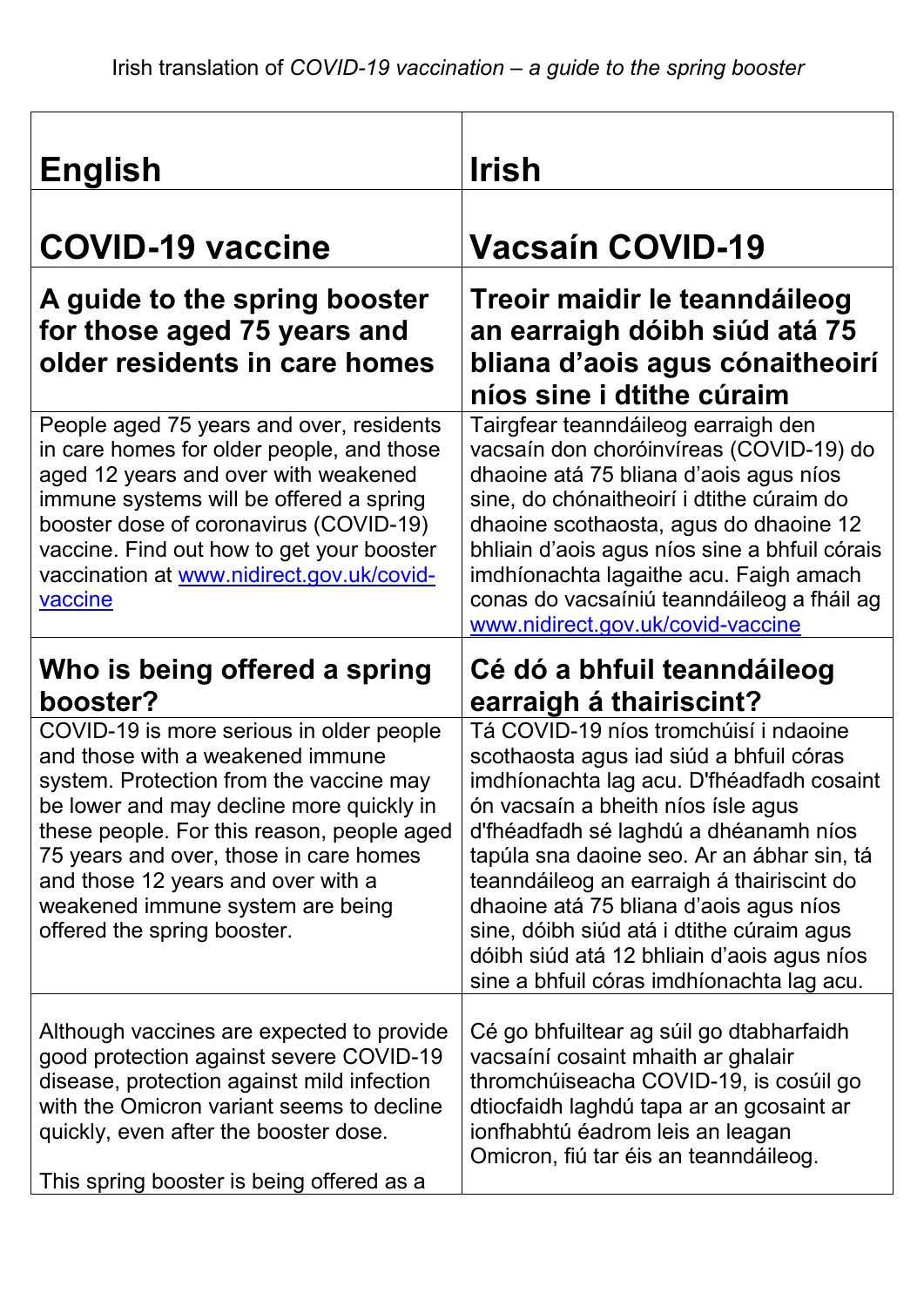| precaution to those at extremely high risk,<br>most of whom received their first booster<br>around 6 months ago. If the number of<br>infections increases over the summer, this<br>booster should help to reduce your risk of<br>being admitted to hospital with COVID-19.                                                      | Tá an teanndáileog earrach seo á<br>thairiscint mar réamhchúram dóibh siúd<br>atá i mbaol an-ard, a fuair an chuid is mó<br>acu a gcéad teanndáileog timpeall 6 mhí ó<br>shin. Má thagann méadú ar líon na n-<br>ionfhabhtuithe i rith an tsamhraidh, ba<br>cheart go gcuideodh an teanndáileog seo<br>chun do riosca a laghdú go nglacfar<br>isteach san ospidéal le COVID-19 thú. |
|---------------------------------------------------------------------------------------------------------------------------------------------------------------------------------------------------------------------------------------------------------------------------------------------------------------------------------|-------------------------------------------------------------------------------------------------------------------------------------------------------------------------------------------------------------------------------------------------------------------------------------------------------------------------------------------------------------------------------------|
| Timing of the spring booster<br>You should have the spring booster<br>around 6 months (and not before 3<br>months) since your last dose of vaccine.                                                                                                                                                                             | Am an teanndáileog earraigh<br>Ba cheart teanndáileog an earraigh a<br>bheith agat timpeall 6 mhí (agus ní roimh 3<br>mhí) ó do dáileog dheireanach den<br>vacsaín.                                                                                                                                                                                                                 |
| Which vaccine will you be<br>offered?                                                                                                                                                                                                                                                                                           | Cén vacsaín a thairgfear duit?                                                                                                                                                                                                                                                                                                                                                      |
| You will be given a booster dose of either<br>Pfizer or Moderna vaccine. (You may be<br>offered the AstraZeneca vaccine if this is<br>what you had for your first doses and you<br>cannot receive either of the other<br>vaccines.) Both vaccines boost well and<br>have already been given to millions of<br>people in the UK. | Tabharfar teanndáileog duit den vacsaín<br>Pfizer nó den vacsaín Moderna. (Féadtar<br>an vacsaín AstraZeneca a thairiscint duit<br>más é seo a bhí agat do do chéad<br>dáileoga agus mura féidir leat ceachtar<br>den dá vacsaín a fháil.) Oibríonn an dá<br>vacsaín go maith mar theanndáileog agus<br>tugadh cheana féin do na milliúin duine sa<br>RA.                           |
| Studies have shown those aged 18 and<br>over who can get the Moderna vaccine<br>only need a half dose to boost the immune<br>system well. This half dose of Moderna is<br>expected to have low rate of side effects<br>including myocarditis.                                                                                   | Tá sé léirithe ag staidéir nach bhfuil ach<br>leath-dáileog ag teastáil uathu siúd atá 18<br>mbliana d'aois agus níos sine atá in ann<br>an vacsaín Moderna a fháil chun an córas<br>imdhíonachta a threisiú. Táthar ag súil go<br>mbeidh ráta íseal fo-iarsmaí ag an leath-<br>dáileog seo de Moderna lena n-áirítear<br>miócairdíteas.                                            |
| You will be offered the right vaccine for<br>you which may be the same or different<br>from the vaccines that you had before.                                                                                                                                                                                                   | Tairgfear an vacsaín cheart duit a<br>d'fhéadfadh a bheith mar an gcéanna nó<br>difriúil leis na vacsaíní a bhí agat roimhe<br>seo.                                                                                                                                                                                                                                                 |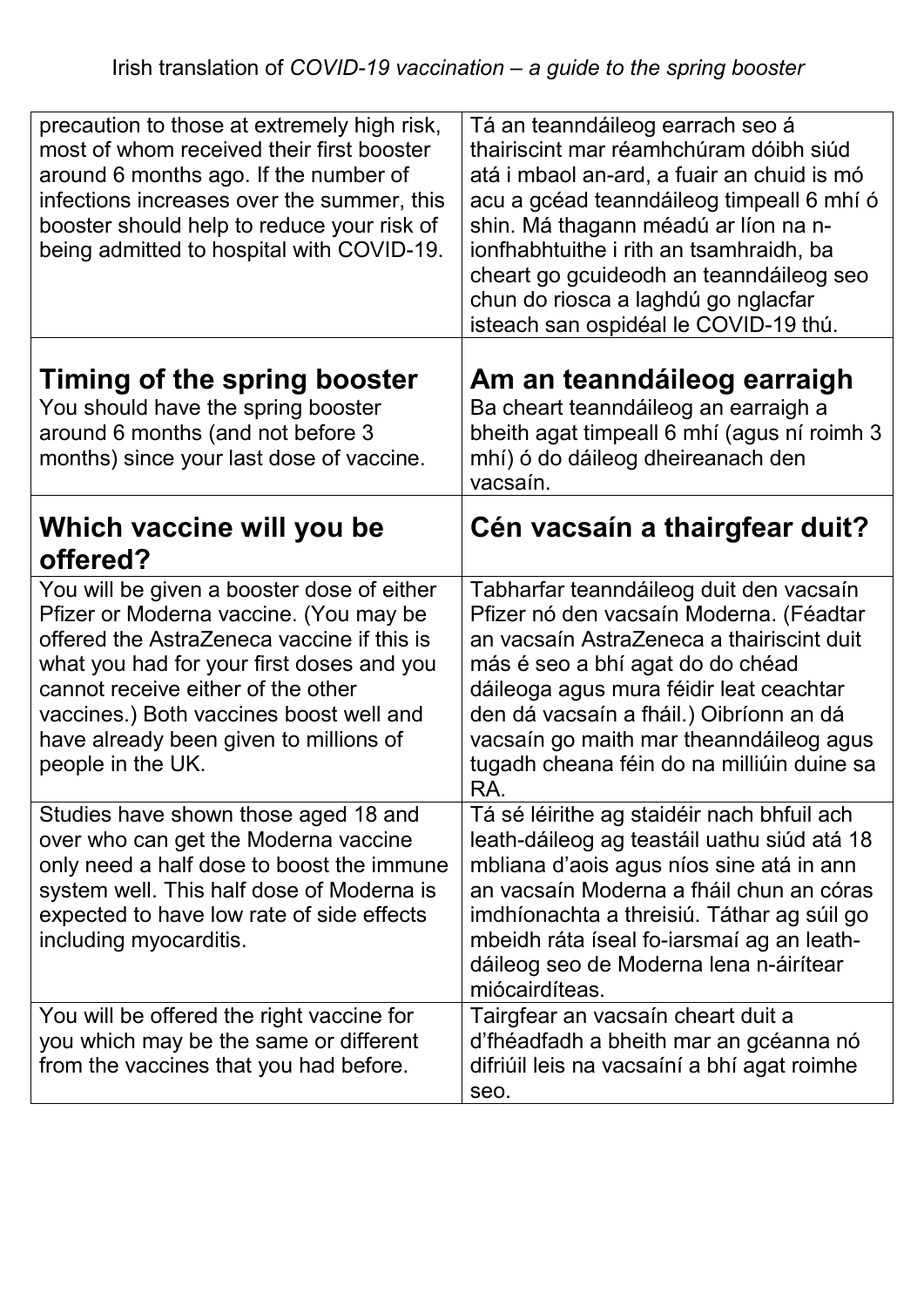| Who cannot take up the offer<br>of a spring booster                                                                                                                                     | Cé nach féidir leis an tairiscint<br>teanndáileog earraigh a<br>ghlacadh                                                                                                                                                  |
|-----------------------------------------------------------------------------------------------------------------------------------------------------------------------------------------|---------------------------------------------------------------------------------------------------------------------------------------------------------------------------------------------------------------------------|
| There are very few people who should not<br>have this booster.                                                                                                                          | Is beag duine nár cheart an teanndáileog<br>seo a bheith acu.                                                                                                                                                             |
| If you have had a severe reaction to a<br>previous dose of the vaccine you should<br>discuss this with your doctor.                                                                     | Má bhí frithghníomh tromchúiseach agat ar<br>dháileog den vacsaín roimhe seo ba chóir<br>duit é seo a phlé le do dhochtúir.                                                                                               |
| <b>Common side effects</b>                                                                                                                                                              | Fo-iarmhairtí coitianta                                                                                                                                                                                                   |
| As with your previous dose the common<br>side effects are the same for all COVID-19<br>vaccines used in the UK, and include:                                                            | Cosúil le do dháileog roimhe seo tá na fo-<br>iarmhairtí coitianta mar an gcéanna do<br>gach vacsaín COVID-19 a úsáidtear sa<br>RA, agus áirítear leo:                                                                    |
| having a painful, heavy feeling and<br>$\bullet$<br>tenderness in the arm where you<br>had your injection. This tends to be<br>worst around 1 to 2 days after the<br>vaccine            | pian, troime agus soghortaitheacht<br>sa ghéag ina bhfuair tú d'instealladh.<br>De ghnáth bíonn sé seo níos measa<br>timpeall 1-2 lá i ndiaidh na vacsaíne                                                                |
| • feeling tired                                                                                                                                                                         | tuirse                                                                                                                                                                                                                    |
| headache<br>$\bullet$                                                                                                                                                                   | tinneas cinn                                                                                                                                                                                                              |
| general aches, or mild flu like<br>symptoms                                                                                                                                             | tinneas agus pianta ginearálta, nó<br>$\bullet$<br>siomptóim éadroma mar a bheadh<br>fliú ort                                                                                                                             |
| You can rest and take paracetamol (follow<br>the dose advice in the packaging) to help<br>make you feel better.                                                                         | Is féidir leat do scíth a ligean agus<br>paraicéiteamól a thógáil (lean an<br>chomhairle ar an bpacáiste) chun biseach<br>a chur ort.                                                                                     |
| Although a fever can occur within a day or<br>two of vaccination, if you have any other<br>COVID-19 symptoms or your fever lasts<br>longer, stay at home and arrange to have<br>a test. | Cé go bhféadfadh fiabhras teacht ort<br>laistigh de lá nó dhó i ndiaidh vacsaínithe,<br>má tá aon siomptóim COVID-19 ort nó má<br>mhaireann fiabhras tréimhse níos faide,<br>fan abhaile agus socraigh tástáil duit féin. |
| Symptoms following vaccination normally<br>last less than a week. If your symptoms<br>seem to get worse or if you are concerned,<br>contact your GP.                                    | Maireann siomptóim i ndiaidh na vacsaíne<br>níos lú ná seachtain amháin go hiondúil.<br>Más cosúil go n-éiríonn do chuid<br>siomptóim in olcas nó má tá imní ort, déan<br>teagmháil le do dhochtúir teaghlaigh.           |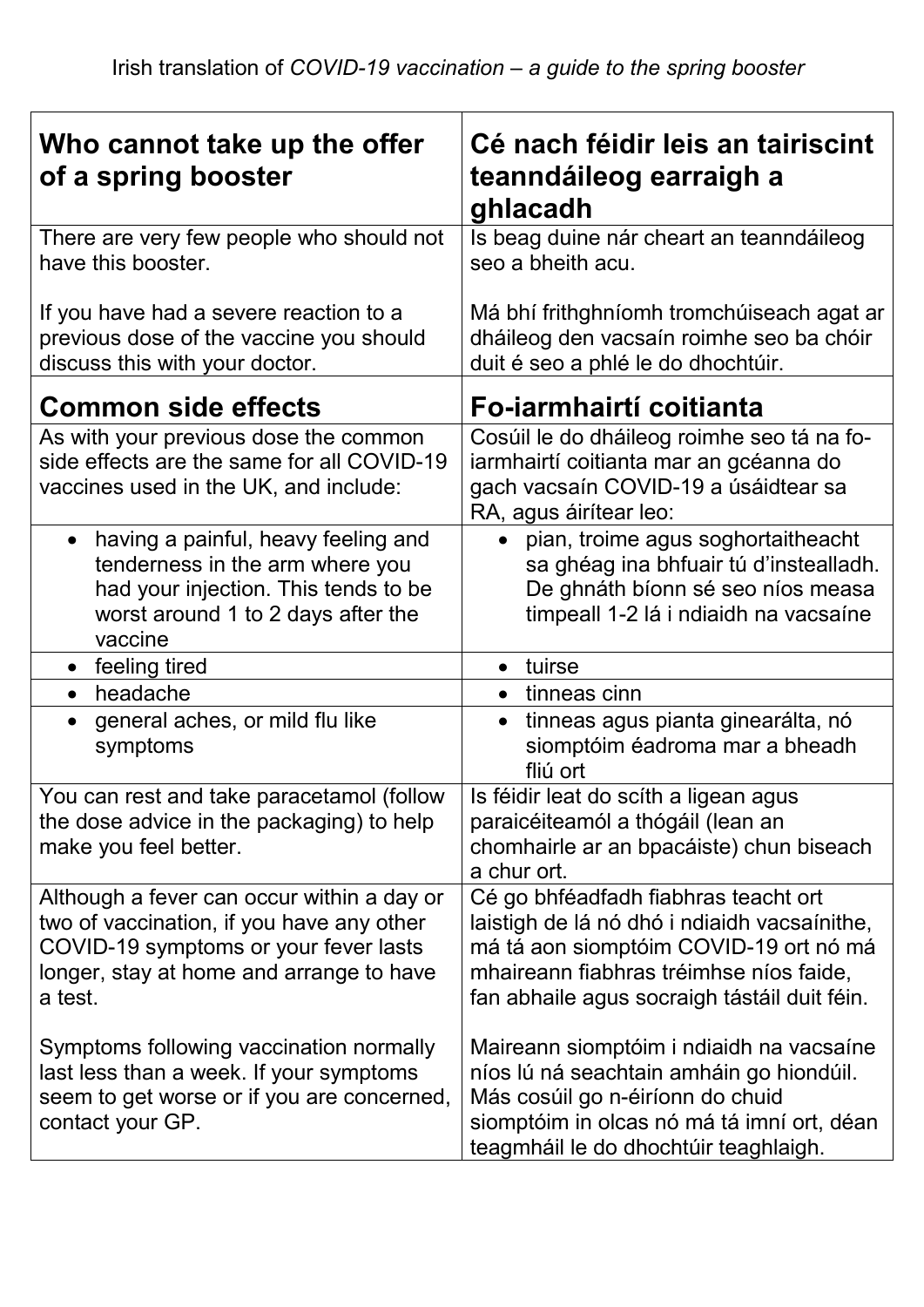| You can also report suspected side effects<br>of vaccines and medicines through the<br>Yellow Card scheme. You can do this<br>online by searching Coronavirus Yellow<br>Card or by downloading the Yellow Card<br>app.<br>Please see the end of this document for<br>more details. | Is féidir fo-iarmhairtí amhrasta na vacsaíne<br>agus leighis a thuairisciú trí scéime an<br>Chárta Bhuí. Is féidir é seo a dhéanamh ar<br>líne trí Coronavirus Yellow Card a<br>chuardach nó tríd an aip Yellow Card a<br>íoslódáil.<br>Féach le do thoil ag deireadh an doiciméid<br>seo le haghaidh tuilleadh sonraí. |
|------------------------------------------------------------------------------------------------------------------------------------------------------------------------------------------------------------------------------------------------------------------------------------|-------------------------------------------------------------------------------------------------------------------------------------------------------------------------------------------------------------------------------------------------------------------------------------------------------------------------|
| Serious side effects                                                                                                                                                                                                                                                               | Fo-iarsmaí tromchúiseacha                                                                                                                                                                                                                                                                                               |
| Worldwide, there have also been very rare<br>cases of inflammation of the heart called<br>myocarditis or pericarditis reported after<br>Pfizer and Moderna COVID-19 vaccines.                                                                                                      | Ar fud an domhain, tá cásanna fíor-<br>annamh freisin d'athlasadh an chroí ar a<br>dtugtar miócairdíteas nó peireacairdíteas a<br>tuairiscíodh tar éis vacsaíní Pfizer agus<br>Moderna COVID-19.                                                                                                                        |
| These cases have been seen mostly in<br>younger men within several days after<br>vaccination. Most of these people<br>recovered and felt better following rest and<br>simple treatments.                                                                                           | Feictear na cásanna seo i meas fir níos<br>óige go hiondúil, laistigh de cúpla lá i<br>ndiaidh an vacsaín a fháil. Tháinig biseach<br>ar formhór na ndaoine sin agus mhothaigh<br>siad i bhfad níos fearr tar éis dóibh a scíth<br>a ligean agus cóir leighis simplí a fháil.                                           |
| You should seek medical advice urgently<br>from your GP or Emergency Department if,<br>after vaccination, you experience:                                                                                                                                                          | Ba cheart duit comhairle a lorg ó do<br>dhochtúir teaghlaigh nó ón Roinn<br>Éigeandála ar bhonn práinne má tá aon<br>cheann de na fo-iarmhairtí seo a leanas<br>ort:                                                                                                                                                    |
| chest pain                                                                                                                                                                                                                                                                         | pianta cliabhraigh                                                                                                                                                                                                                                                                                                      |
| shortness of breath                                                                                                                                                                                                                                                                | giorra anála                                                                                                                                                                                                                                                                                                            |
| feelings of having a fast-beating,<br>$\bullet$<br>fluttering, or pounding heart                                                                                                                                                                                                   | croí atá ag preabadh, ag léim nó ag<br>réabadh                                                                                                                                                                                                                                                                          |
| If you have had serious side effects after a<br>previous dose of the vaccine you should<br>discuss this with your doctor.                                                                                                                                                          | Má bhí fo-iarmhairtí tromchúiseacha agat<br>tar éis dáileog roimhe seo den vacsaín ba<br>chóir duit é seo a phlé le do dhochtúir.                                                                                                                                                                                       |
| Can you still catch COVID-19<br>after having the vaccine?                                                                                                                                                                                                                          | An féidir leat COVID-19 a<br>ghabháil fós tar éis duit an<br>vacsaín a fháil?                                                                                                                                                                                                                                           |
| The COVID-19 vaccination will reduce the<br>chance of you suffering from COVID-19<br>disease. It may take a few days for your<br>body to build up some protection from the<br>booster.                                                                                             | Laghdóidh vacsaíniú COVID-19 an seans<br>go mbeidh tú thíos le COVID-19.<br>D'fhéadfadh go dtógfaidh sé cúpla<br>seachtain ar an vacsaín cosaint a neartú i<br>do chorp.                                                                                                                                                |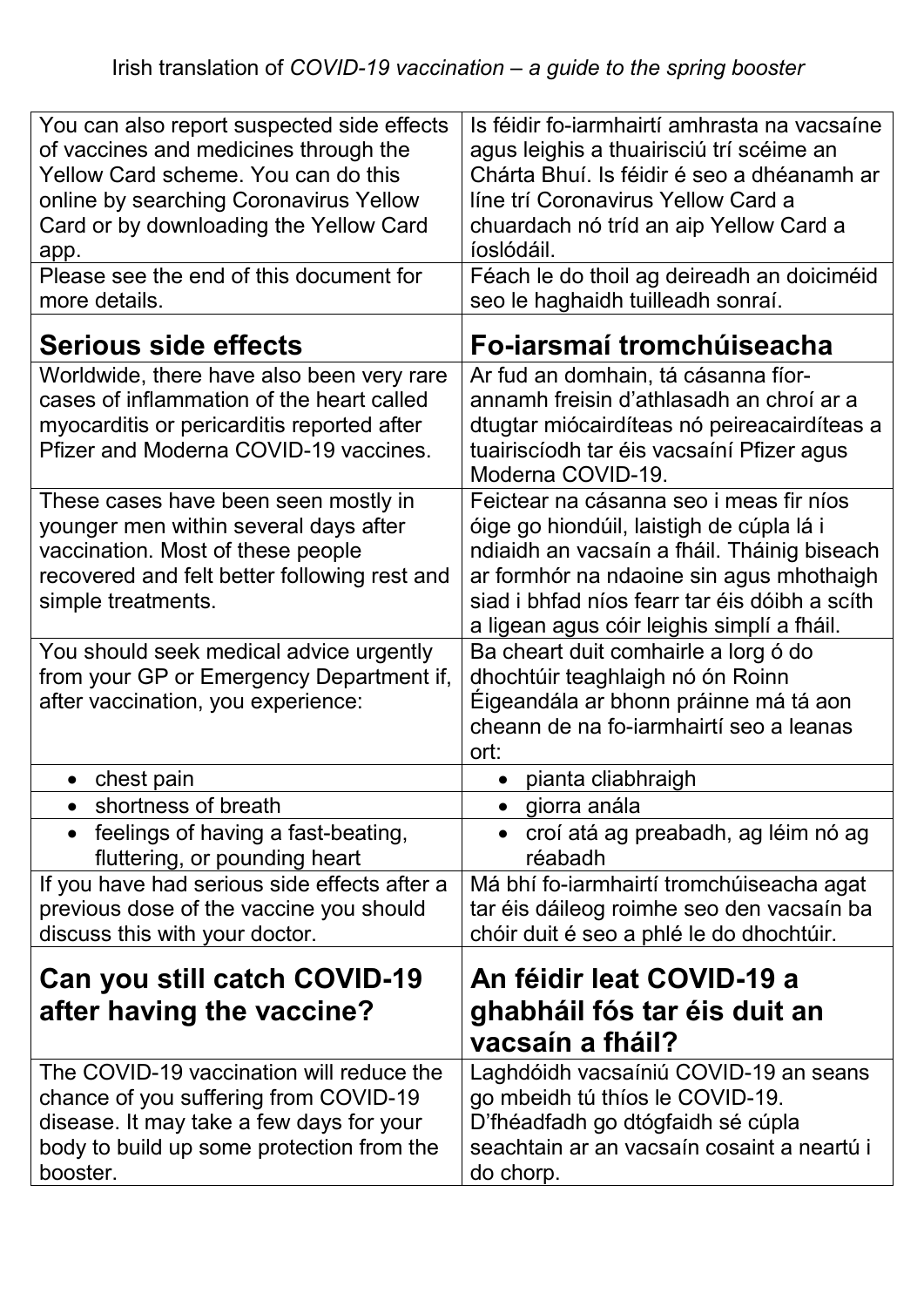| Like all medicines, no vaccine is<br>completely effective – some people may<br>still get COVID-19 despite having a<br>vaccination, but this should be less severe.                              | Cosúil le gach leigheas, níl gach uile<br>vacsaín go hiomlán éifeachtach, mar sin<br>d'fhéadfadh go dtolgfadh roinnt daoine<br>COVID-19 fós d'ainneoin an vacsaín, ach<br>ba cheart go mbeadh an galar níos<br>éadroime sa chás seo.                                                                                                              |
|-------------------------------------------------------------------------------------------------------------------------------------------------------------------------------------------------|---------------------------------------------------------------------------------------------------------------------------------------------------------------------------------------------------------------------------------------------------------------------------------------------------------------------------------------------------|
| If you have not had all your                                                                                                                                                                    | Mura bhfuil do vacsaíniú ar fad                                                                                                                                                                                                                                                                                                                   |
| vaccinations                                                                                                                                                                                    | faighte agat                                                                                                                                                                                                                                                                                                                                      |
| If you have not yet had either of your first<br>two doses of the vaccine you should have<br>them as soon as possible.                                                                           | Mura bhfuil ceachtar den dá dháileog<br>tosaigh den vacsaín faighte agat fós, ba<br>cheart duit iad a fháil chomh luath agus is<br>féidir.                                                                                                                                                                                                        |
| If you missed your first booster or third<br>dose (for those with weakened immune<br>system), you should have this spring<br>booster as soon as possible.                                       | Má chaill tú do chéad teanndáileog nó tríú<br>dáileog (dóibh siúd a bhfuil córas<br>imdhíonachta lag orthu), ba chóir go<br>mbeadh an teanndáileog earrach seo agat                                                                                                                                                                               |
| You may need another booster as well as<br>your usual flu injection in the autumn.                                                                                                              | chomh luath agus is féidir.<br>Seans go mbeidh teanndáileog eile uait                                                                                                                                                                                                                                                                             |
| If you have a COVID-19<br>positive result, when can you                                                                                                                                         | chomh maith le do ghnáth-instealladh fliú<br>san fhómhar.                                                                                                                                                                                                                                                                                         |
| have a spring booster?<br>If you are unwell, wait until you have<br>recovered to have your vaccine. If you<br>have had confirmed COVID-19 you should<br>ideally wait 4 weeks before having your | Má tá toradh dearfach COVID-<br>19 agat, cathain is féidir<br>teanndáileog earraigh a bheith<br>agat?                                                                                                                                                                                                                                             |
| spring booster. You should not attend a<br>vaccine appointment if you are self-<br>isolating or waiting for a COVID-19 test.                                                                    | Má mhothaíonn tú tinn, is fearr fanacht go<br>dtí go dtagann biseach ort chun do<br>vacsaín a fháil. Má tá COVID-19<br>deimhnithe agat, b'fhearr duit fanacht 4<br>seachtaine roimh do theanndáileog<br>earraigh a bheith agat. Níor cheart duit<br>freastal ar choinne vacsaíne má tá tú ag<br>féin-aonrú nó ag fanacht ar thástáil<br>COVID-19. |